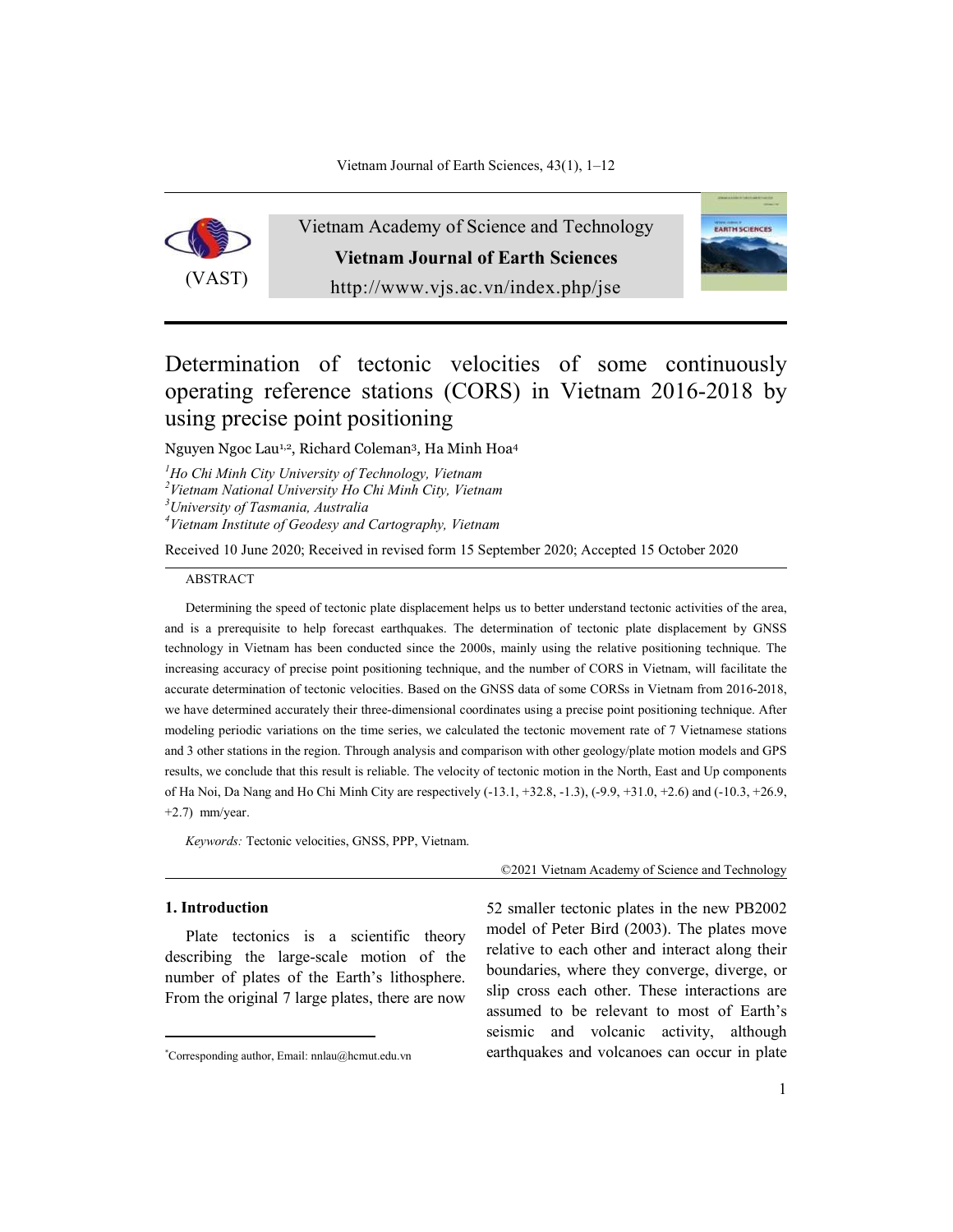interiors. Scientists now have a fairly good understanding of how the plates move, their boundary locations, and the type of plate boundary, such as an oceanic spreading ridge, etc. Accurate knowledge of tectonic motion allows us to better understand related natural events, such as earthquakes, landslips, volcanic activity.

Currently, the Global Navigation Satellite System (GNSS) has been the most useful for studying the Earth's crustal movements. Initially, relative positioning techniques were used to measure repeatedly distances between specific points, and then scientists could determine the movement along faults or between plates. However, these techniques have the disadvantage of not allowing us to determine the absolute displacement of each point. Since its inception in the late 1990s, precise point positioning (PPP) has quickly replaced relative techniques because of a number of advantages (King et al., 2002).

Based on the multi-year data of permanent GNSS stations distributed across the earth's surface, scientists were able to use PPP to determine their movement rate, providing a better understanding of the tectonic plates (JPL, 2019). For the first time in the International Terrestrial Reference Frame (ITRF) history, the ITRF2014 was generated with enhanced modeling of nonlinear station motions, including seasonal (annual and semiannual) signals of station positions and post-seismic deformation for sites that were subject to major earthquakes (Drewes, 2017; Altamimi et al., 2016).

In Vietnam, the installation of CORS only commenced in 2016 (or earlier for military and defense purposes only) (Vietnam+, 2016). Therefore, the determination of their tectonic plate movement is not included in previous ITRF studies (Fig. 1). In this paper, we use the PPP technique to process GNSS data from 2016-2018 of 7 CORS in Vietnam to determine their tectonic movement rate. Since these Vietnamese stations are not installed for geodynamic purposes, we will compare the results with 3 permanent GNSS stations in Thailand and Hong Kong within the same EURASIA tectonic plate. Our results are also compared with previous studies in Vietnam.



*Figure 1*. Tectonic motion of some GNSS stations from 2000 (referred from JPL)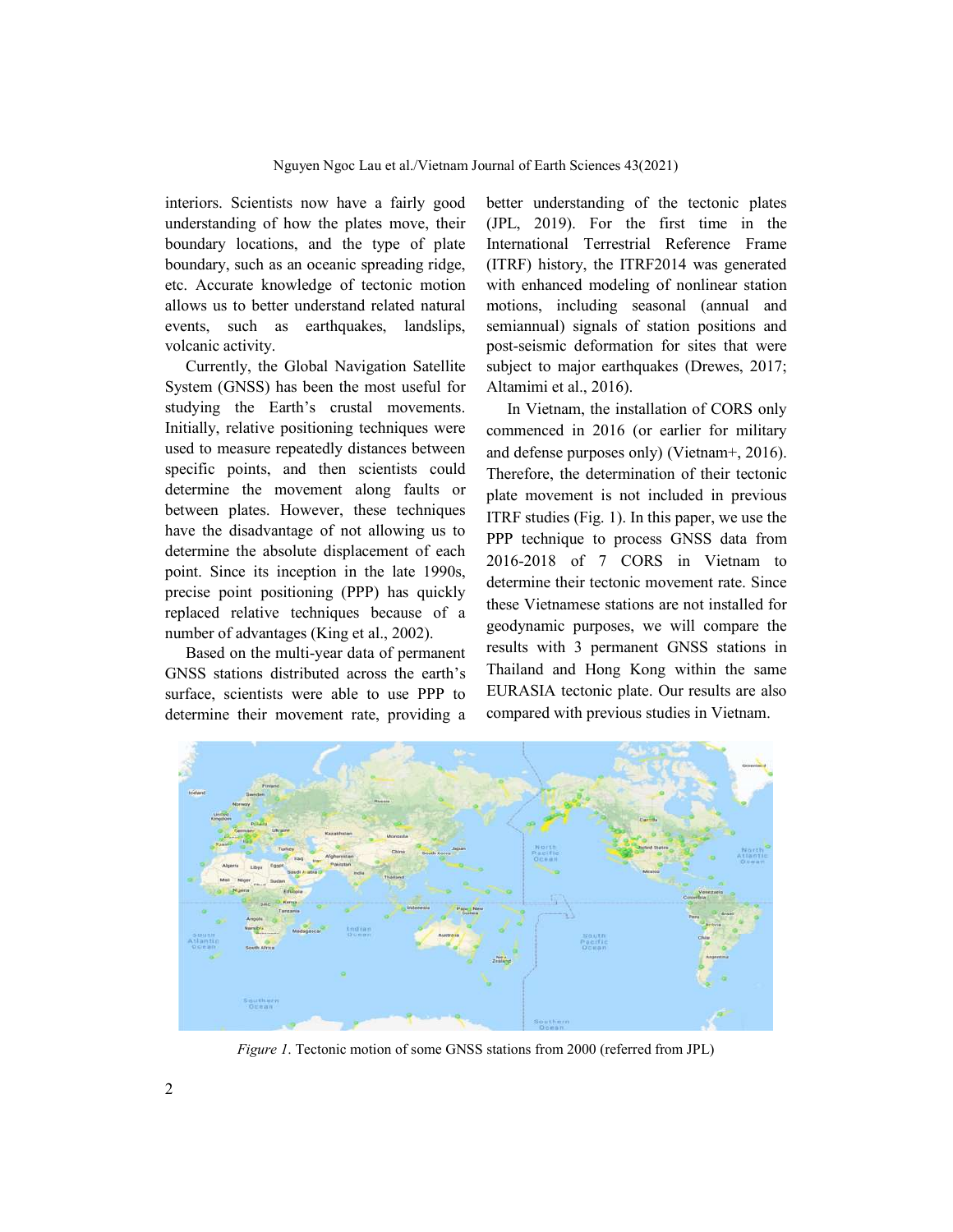## **2. GNSS data used for research**

Data from 10 GNSS stations were collected from 4 different organizations: CDDIS (The Crustal Dynamics Data Information System), JPL (Jet Propulsion Laboratory), JAXA (The Japan Aerospace Exploration Agency), and Tuong Anh Company - Vietnam. Some characteristics of these stations are summarized in Table 1. Their positions on the map are shown in Figure 4. All the GNSS receivers are high quality and dual-frequency type, capable of receiving signals from many satellite systems such as GPS, GLONASS, GALILEO, BEIDOU, and QZSS.

Figure 2 shows the different types of antennas and installation methods at the CORSs. CDDIS and JPL stations use choke ring antennas that are highly resistant to multipath interference and are installed on sturdy pillars. Meanwhile, Tuong Anh company's antennas are ordinary types, mounted on small columns placed on structures of unknown stability. Therefore, GNSS data from Tuong Anh's stations may be affected by the vibration of the antenna column and the settlement or movement of the structure.

On the other hand, GNSS data of CDDIS and JPL is continuous 24 hours a day, yearround. JAXA and Tuong Anh data have missing data for many days of the year. There are also days when the receiver did not record enough 24 hour data. Station DANA only started operation in 2017. All of Tuong Anh's CORSs lost the majority of data in 2018 due to the change of GNSS receiver firmware.

|     | <i>Raole 1</i> . Bollie Ratures of 10 CORDS (2010-2010) |                      |                                    |                      |                         |          |  |  |  |
|-----|---------------------------------------------------------|----------------------|------------------------------------|----------------------|-------------------------|----------|--|--|--|
| No. |                                                         | Station Organisation | Location                           | Receiver             | Antenna                 | Interval |  |  |  |
|     | HKSL                                                    | <b>CDDIS</b>         | Hong Kong, China                   | LEICA GR50           | $LEIAR25.R4 + LEIT$     | 30s      |  |  |  |
| 2   | <b>CUSV</b>                                             | JPL                  | Bangkok, Thailand                  | <b>JAVAD TRE 3</b>   | <b>JAVRINGANT DM</b>    | 30s      |  |  |  |
|     |                                                         |                      |                                    | <b>DELTA</b>         | <b>NONE</b>             |          |  |  |  |
| 3   | <b>CMUM</b>                                             | JAXA                 | Chiang mai, Thailand TRIMBLE NETR9 |                      | <b>JAV GRANT-G3T</b>    | 30s      |  |  |  |
|     |                                                         |                      |                                    |                      | <b>NONE</b>             |          |  |  |  |
| 4   | <b>NAVI</b>                                             | JAXA                 | Ha Noi, Vietnam                    | <b>TRIMBLE NETR9</b> | JAVRINGANT DM+          | 30s      |  |  |  |
|     |                                                         |                      |                                    |                      | <b>SCIS</b>             |          |  |  |  |
| 5   | <b>HPHO</b>                                             | Tuong Anh            | Hai Phong, Vietnam   TRIMBLE NETR9 |                      | <b>TRM55971.00 NONE</b> | 15s      |  |  |  |
|     |                                                         | company              |                                    |                      |                         |          |  |  |  |
| 6   | <b>NADI</b>                                             | Tuong Anh            | Nam Định, Vietnam TRIMBLE NETR9    |                      | <b>TRM55971.00 NONE</b> | 15s      |  |  |  |
|     |                                                         | company              |                                    |                      |                         |          |  |  |  |
| 7   | <b>DANA</b>                                             | Tuong Anh            | Da Nang, Vietnam                   | <b>TRIMBLE NETR9</b> | <b>TRM55971.00 NONE</b> | 15s      |  |  |  |
|     |                                                         | company              |                                    |                      |                         |          |  |  |  |
| 8   | <b>HCMC</b>                                             | Tuong Anh            | HCMC, Vietnam                      | <b>TRIMBLE NETR9</b> | <b>TRM55971.00 NONE</b> | 15s      |  |  |  |
|     |                                                         | company              |                                    |                      |                         |          |  |  |  |
| 9   | <b>TAYN</b>                                             | Tuong Anh            | Tay Ninh, Vietnam                  | <b>TRIMBLE NETR9</b> | <b>TRM55971.00 NONE</b> | 15s      |  |  |  |
|     |                                                         | company              |                                    |                      |                         |          |  |  |  |
| 10  | <b>BTRE</b>                                             | Tuong Anh            | Ben Tre, Vietnam                   | TRIMBLE NETR9        | <b>TRM55971.00 NONE</b> | 15s      |  |  |  |
|     |                                                         | company              |                                    |                      |                         |          |  |  |  |

*Table 1*. Some features of 10 CORSs (2016-2018)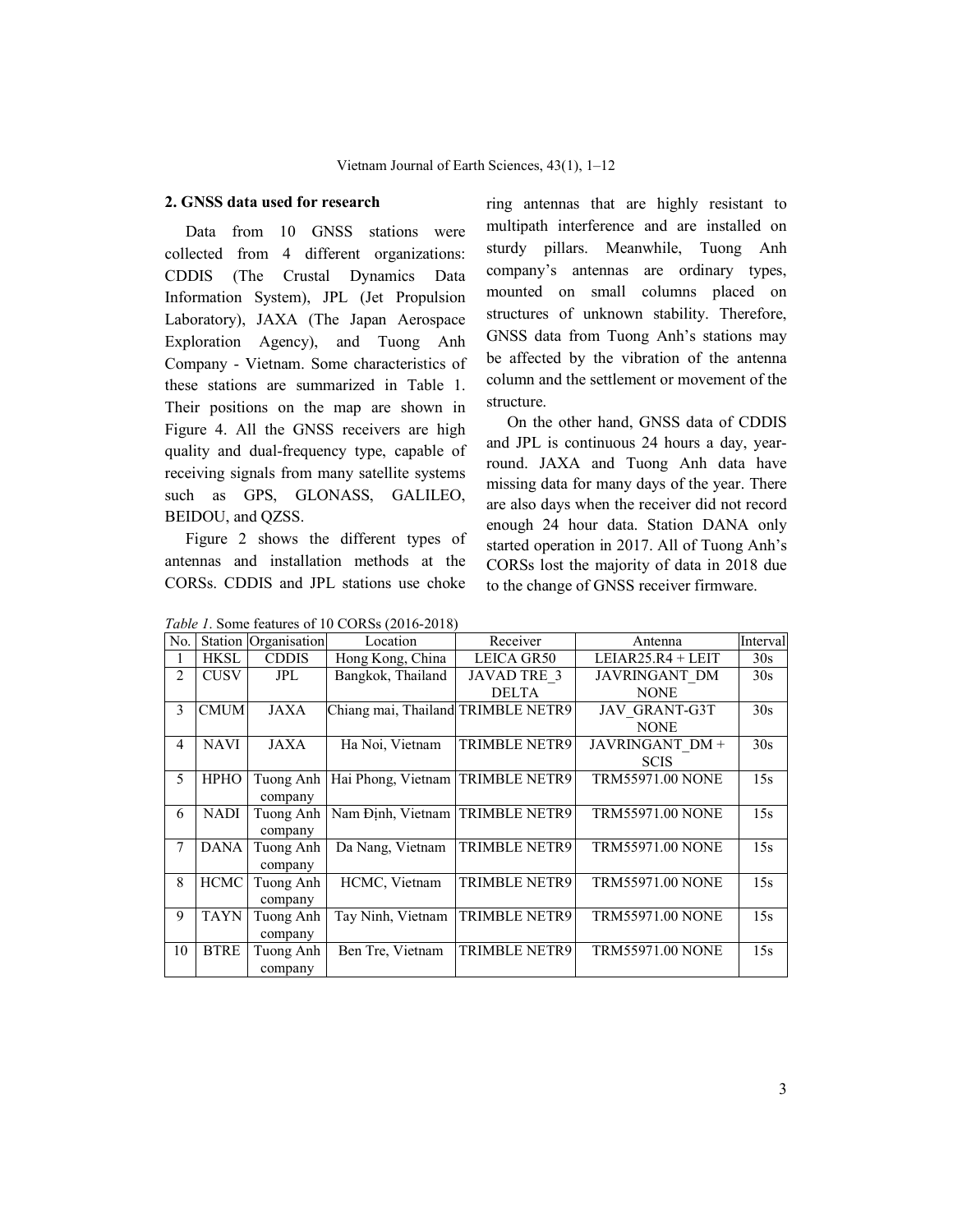

Nguyen Ngoc Lau et al./Vietnam Journal of Earth Sciences 43(2021)

*Figure 2*. GNSS antennas of HKSL, CUSV (top, left to right), CMUM, NAVI and HCMC (bottom, left to right)

# **3. PPP processing and calculating tectonic motion**

Precise Point Positioning (PPP) is a positioning method that processes phase and code measurements from a single GNSS receiver together with precise GNSS orbit and clock correction products (Zumberge et al., 1997). Therefore its positioning accuracy can be reached at mm-cm level, far beyond conventional absolute positioning in which only code measurement is processed and satellite broadcast ephemerid is used.

The accuracy of the PPP has increasingly improved thanks to the ambiguity resolution of the phase measurements and the integrated processing of various existing navigation satellite systems such as GPS, GLONASS, GALILEO, and BEIDOU (Bertige et al., 2010; Geng et al., 2012; Afifi and El-Rabbany, 2016).

The traditional relative positioning technique can achieve the same accuracy, but it needs at least two receivers to measure simultaneously and returns the result of baseline vector components between the two receivers. The relative positioning accuracy is poorer for the longer baseline (Rizos, 1997; King et al., 2002).

For applications determining the ground displacement due to tectonic movement, or due to earthquakes, volcanoes, tsunamis,... If using relative positioning, it is common to design long baselines so that the origin point is outside the affected area, resulting in a decrease in the desired accuracy. In contrast, PPP is not affected by this factor, so it is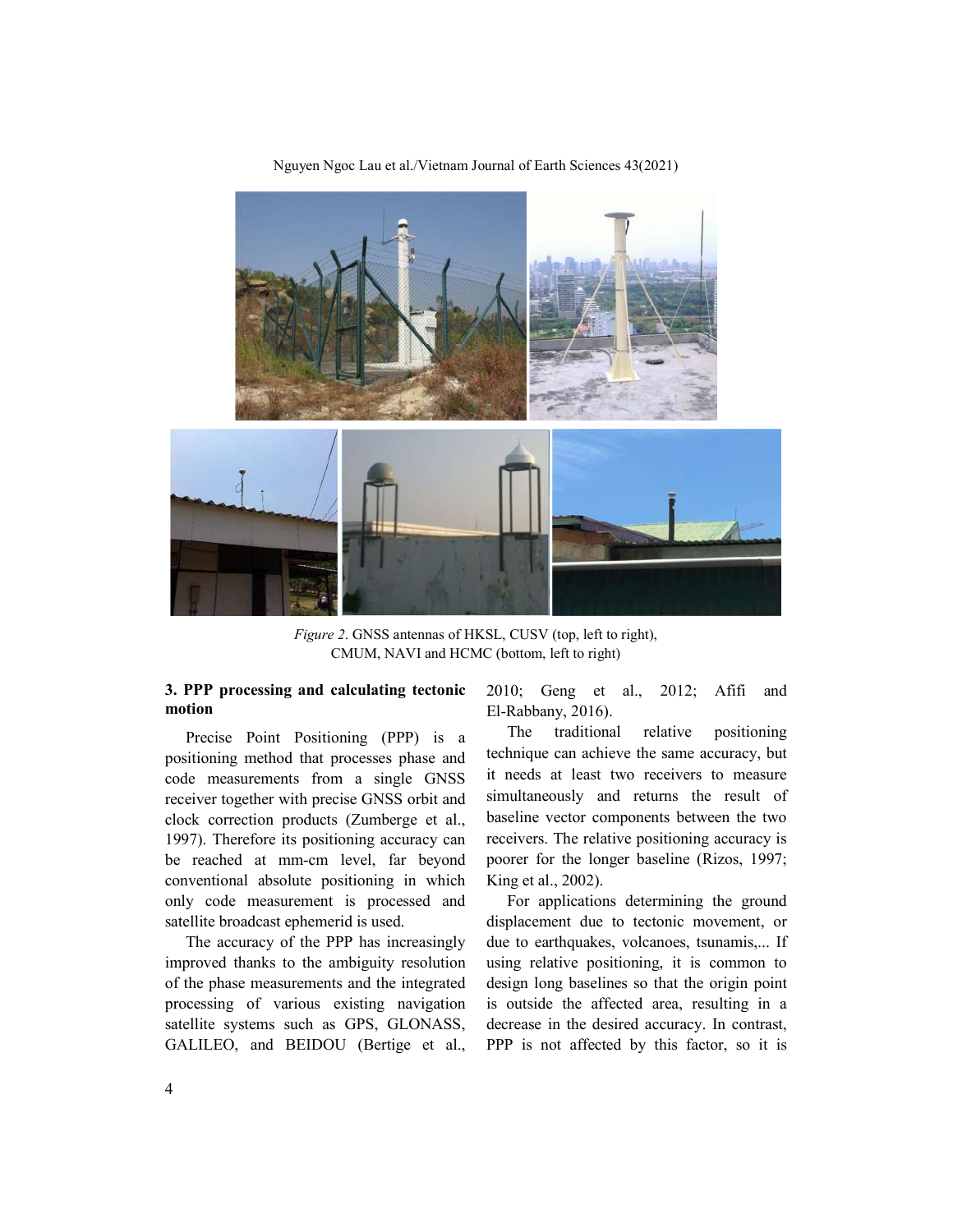naturally suitable for the aforementioned applications.

Data of 10 GNSS stations measured from 01/2016 to 12/2018 was processed using Precise Point Positioning by using C language software (PPPC) developed by us since 2010 (Nguyen et al., 2010). PPPC software is capable of handling GNSS data in both static and dynamic modes and for various satellite systems such as GPS, GLONASS, GALILEO, BEIDOU, and QZSS. Most recently, we have upgraded PPPC to add ambiguity resolution capability for GPS when using CNES (Centre National d'Etudes Spatiales) products. The accuracies of PPP with ambiguity resolution when processing 24h static GPS data are 2.8, 3.5, and 8.6 mm for the North, East, and Up components (Nguyen, 2017). Some general settings for PPP processing are shown in Table 2.

| Contents                                      | Values                                                                         |  |  |  |  |
|-----------------------------------------------|--------------------------------------------------------------------------------|--|--|--|--|
| Satellite ephemerides and                     | CNES products (Laurichesse, 2012)                                              |  |  |  |  |
| clock corrections                             |                                                                                |  |  |  |  |
| Measurements                                  | $P_3$ and $\Phi_3$ in between satellite differenced form of GPS and            |  |  |  |  |
|                                               | <b>GLONASS</b>                                                                 |  |  |  |  |
| Satellite elevation cutoff angle              | $5^{\circ}$                                                                    |  |  |  |  |
| Weighting scheme                              | $Exp(-\varepsilon/9^{\circ})$ , $\varepsilon$ is the satellite elevation angle |  |  |  |  |
| Tropospheric delay treatment                  | One TZD parameter per 30 minutes and 2 gradients per 12 hours                  |  |  |  |  |
| Mapping function<br>VMF1 (Boehm et al., 2006) |                                                                                |  |  |  |  |
| Ambiguity resolution                          | Wide-lane parameter first, then narrow-lane for GPS. Floating                  |  |  |  |  |
|                                               | ambiguity parameter for GLONASS                                                |  |  |  |  |
| Coordinate Reference Frame                    | ITRF2014 (Altamimi et al., 2016)                                               |  |  |  |  |
| Solid Earth Tide corrections                  | apply                                                                          |  |  |  |  |
| Ocean tide loading correction                 | FES2012 (updated from Lyard et al. (2006))                                     |  |  |  |  |

*Table 2*. Setting parameters in PPP processing

PPP processing results of the ten stations are shown in Fig. 4. We can clearly see the periodic variations with a period close to 1 year occurring over the time series of all North, East, and Up components of all stations. Therefore, to accurately determine the tectonic displacement rate, it is necessary to model these periodic variations. Bogusz1 and Klos (2016) indicated that the oscillations are caused by two main seasonal changes: a tropical year (365.2421 days) and a draconic year (~351 days). These variations can be modeled by the set of the harmonic functions as shown in Amiri-Simkooei et al. (2007). With our data time series of only 3 years or less, modeling both types of seasonal variation is not appropriate and unnecessary. Instead, we are only concerned with the second type of oscillation (draconic period), and rely on the research results of Amiri-Simkooei (2013). Amiri-Simkooei analyzed JPL data processed at the GPS Analysis Center to obtain a significant signal with a period of 351.6±0.2 days and its higher harmonics in the North, East, and Uptime series.

Therefore, we used a simple sinusoidal function to model the time series of our GNSS data as follow:

$$
y(t) = y_0 + A \sin(\frac{2\pi}{T}t + \varphi) + \varepsilon t \tag{1}
$$

where  $y_0$  is the initial value of the signal; A is the amplitude of the signal; T is the period, fixed to the value of  $351.6$  days;  $\varphi$  is the initial phase; and  $\varepsilon$  is the tilt angle of the signal sequence with the time axis. As a result, the velocity of the time series is calculated  $v_y = \tan(\varepsilon)$ .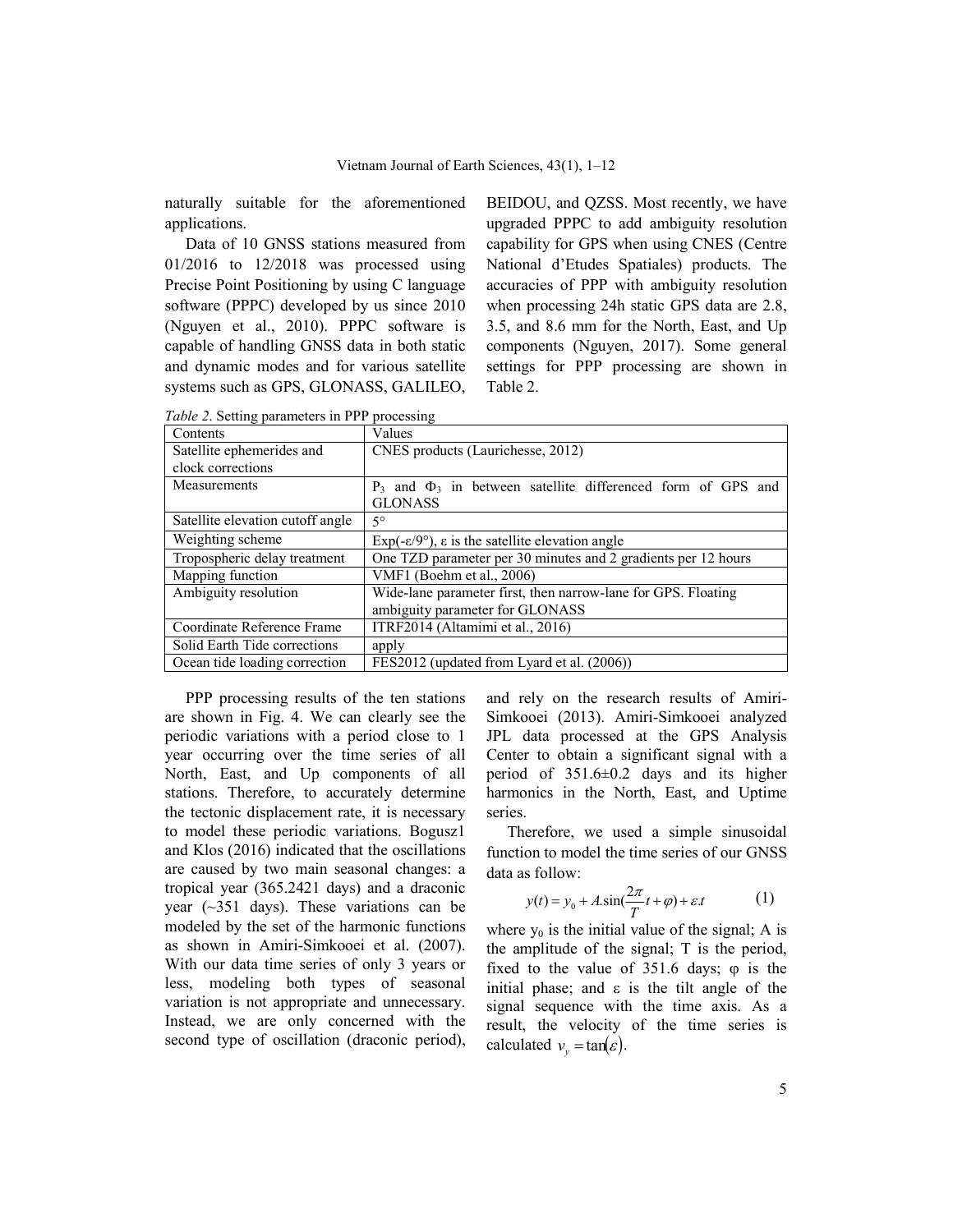We used the least-squares method to estimate values of the unknowns  $y_0$ , A,  $\varphi$  and for each component of North, East and Up, and for each station. From the estimated values  $\varepsilon$ , we calculate the corresponding velocities for each time series. The results are

given in Table 3. The solid red line in Fig. 3 represents the calculated value from equation (1). Figure 4 shows the tectonic velocity vectors of the stations, plotted according to the values given in Table 3.



*Figure 3*. Time series of position in North, East and Up components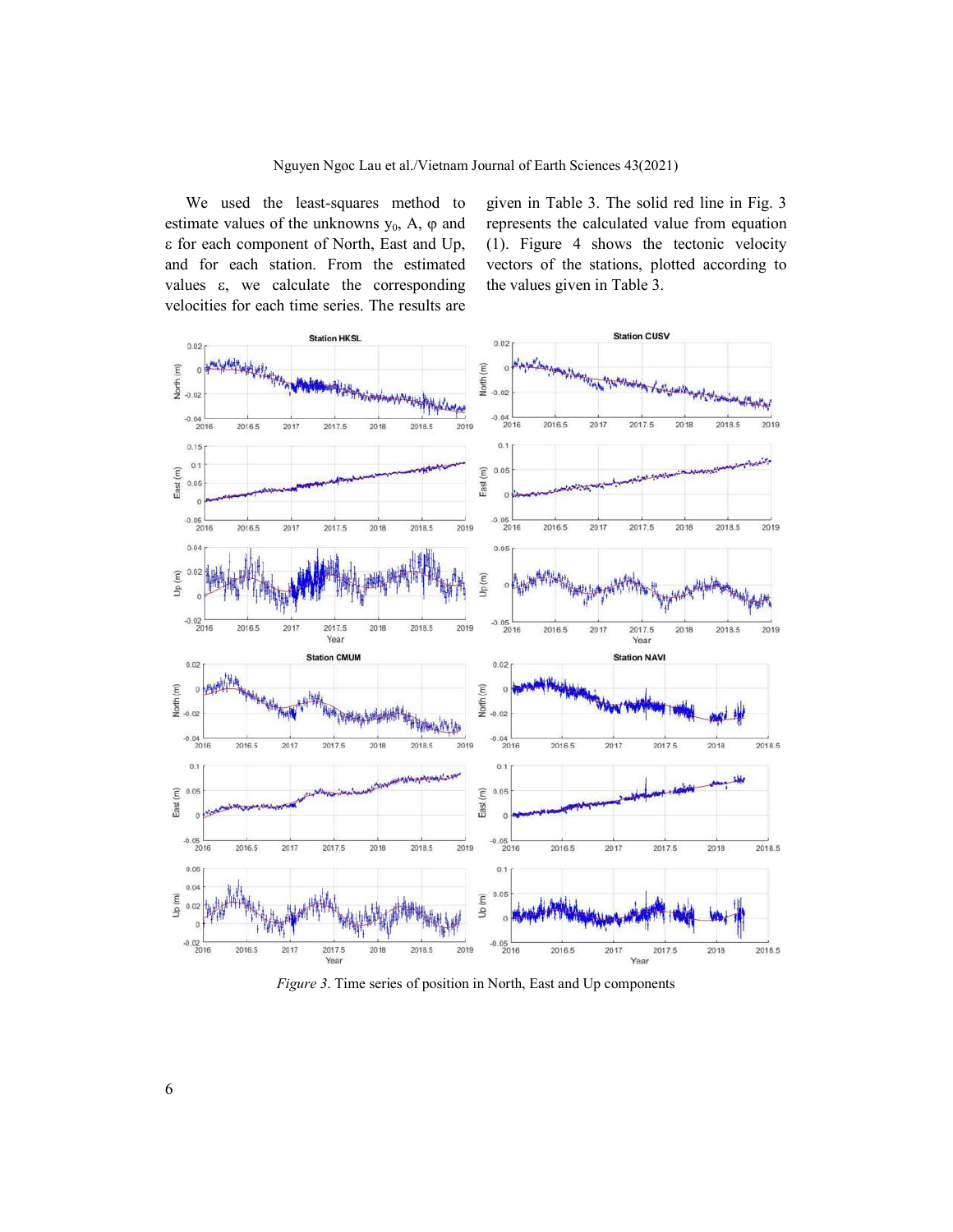

# Vietnam Journal of Earth Sciences, 43(1), 1–12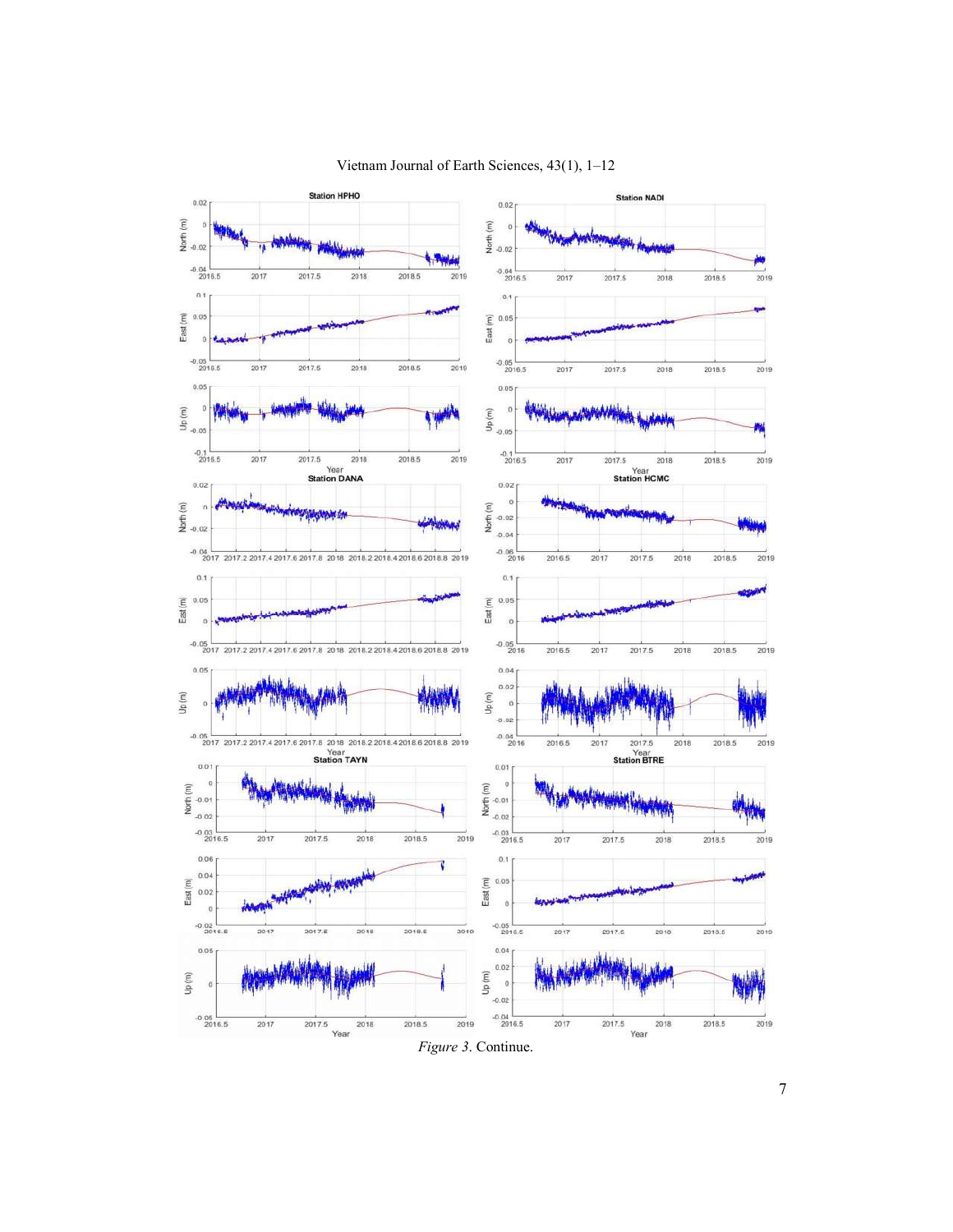

Nguyen Ngoc Lau et al./Vietnam Journal of Earth Sciences 43(2021)

*Figure 4*. Location of GNSS stations used in research and their tectonic velocities

### **4. Discussions and comparison with previous studies**

As mentioned in item 1, the antennas of the Tuong Anh's CORSs are mounted on the roof of high buildings, affected by some impacts such as the vibration of the antenna poles, multipath due to satellite signals reflect from roofs, building settlement,... These things make them different from geodynamic pillars, which are built solidly on the ground. The displacement observed on the CORS coordinates can be caused by a variety of reasons, not just tectonic plate displacement. Therefore, the comparison and analysis to exclude the effects of the secondary causes is very necessary.

The last row in Table 3 gives velocity values of station CUSV, calculated by JPL from nearly 10 years of data (SOPAC, 2019). When compared with our results, the maximum deviation is 3 mm/year on the Up component, while only 0.5 mm/year on the horizontal components. The larger deviation of CUSV Up component may be caused by PPP processing, mostly in modelling tropospheric delay. Naturally, the accuracy of the GNSS Up component is always 2-3 times lower than the horizontal components (for example Rizos (1997)). As a result, determining the Up velocity may take more time to converge.

In Table 3, NADI has a much higher value of Up component (-12.3 mm/year) compared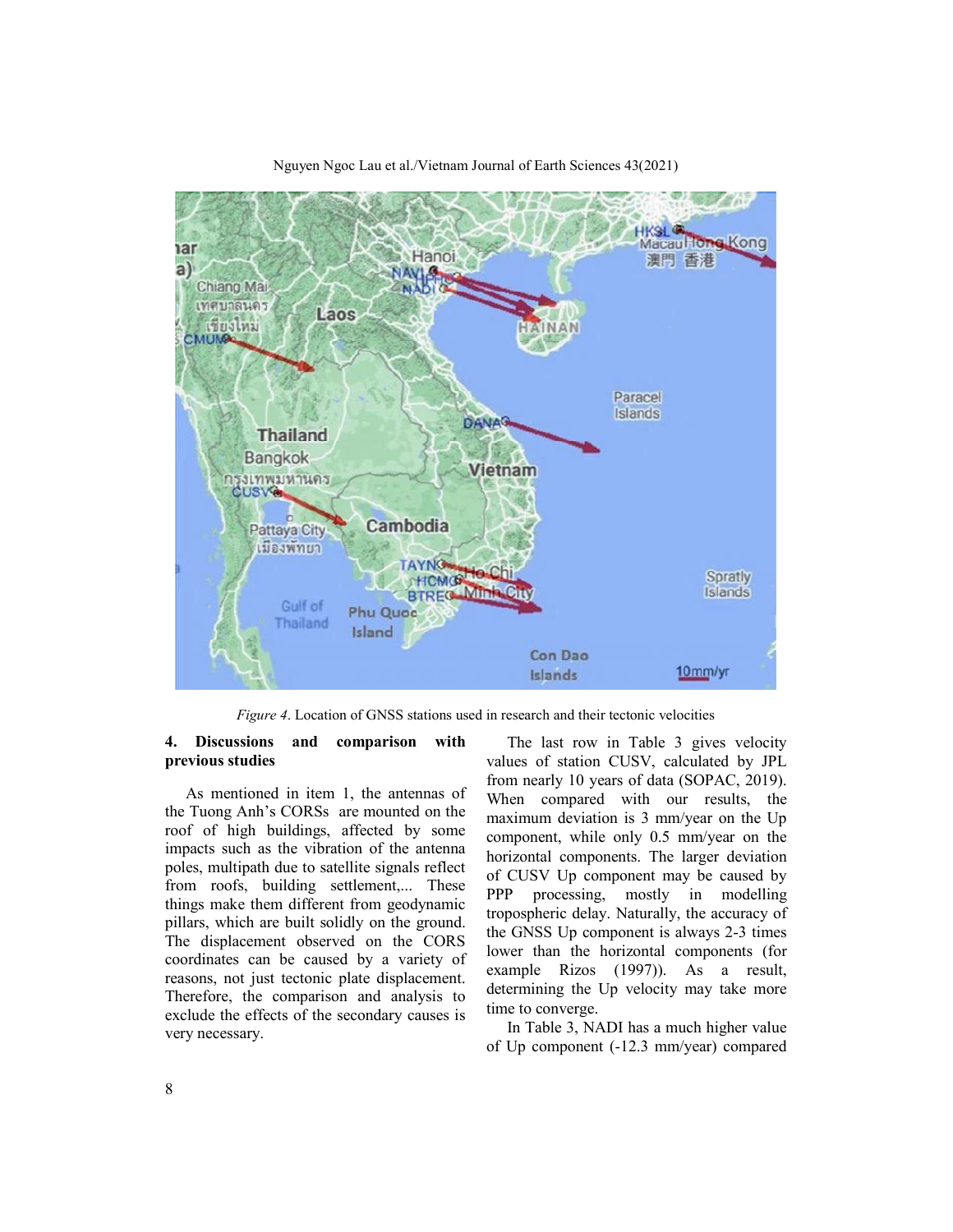to other stations (0-6 mm/year). It is unlikely to be caused by the tectonic plate shift. Most likely this is due to the settlement effect of the building with the GNSS antenna installed, or the local settlement of the ground.

Except for the abnormality in the Up component of NADI mentioned above, the results in Table 3 show that our PPPC

processing and modeling of the periodic variations are similar and consistent for the same EURASIA tectonic plate. The RMS values of all the stations from Table 3 are also similar to Amiri-Simkooei (2013) being 3.0, 3.2 and 6.5 mm for all three components, respectively.

*Table 3*. Tectonic motion velocities of the GNSS stations

| Station     | Coordinates |                                                                                             | Velocity (mm/year) |                                 | RMS (mm)          |           |           | Duration  |                 |
|-------------|-------------|---------------------------------------------------------------------------------------------|--------------------|---------------------------------|-------------------|-----------|-----------|-----------|-----------------|
|             | Latitude    | Longitude                                                                                   | North              | East                            | $U_{\mathcal{D}}$ | North     | East      | $U_{p}$   |                 |
| <b>HKSL</b> |             | $22^{\circ}22'19''$  113°55'41" -12.4 ±0.2  +33.7 ±0.2   +2.5 ±0.5                          |                    |                                 |                   | $\pm 2.7$ | $\pm 2.7$ | $\pm 6.7$ | 01/2016-12/2018 |
| <b>CUSV</b> |             | $[13°44'09"]100°32'02"$ -11.0 $\pm$ 0.2 + 23.5 $\pm$ 0.2 - 5.6 $\pm$ 0.4                    |                    |                                 |                   | $\pm 2.4$ | $\pm 2.8$ | $\pm$ 5.5 | 01/2016-12/2018 |
| <b>CMUM</b> |             | $[18^{\circ}45'39'']$ 98°55'57" $\left[-10.4 \pm 0.3\right]$ +28.8 $\pm 0.3$ -2.4 $\pm 0.5$ |                    |                                 |                   | $\pm 4.1$ | $\pm 4.0$ | $\pm 6.9$ | 01/2016-12/2018 |
| <b>NAVI</b> |             | $21^{\circ}00'16''$  105°50'38" -13.1 ±0.2  +32.8 ±0.2  -1.3 ±0.4                           |                    |                                 |                   | $\pm 2.7$ | $\pm 2.8$ | ±7.7      | 01/2016-02/2018 |
| <b>HPHO</b> |             | $20^{\circ}48'48''$ 106°37'22"   -9.1 $\pm 0.2$                                             |                    | $+32.5 \pm 0.2 \pm 0.0 \pm 0.5$ |                   | $\pm 2.8$ | $\pm 2.9$ | ±7.7      | 07/2016-12/2018 |
| <b>NADI</b> |             | $20^{\circ}26'44''$  106°11'07" -10.8 ±0.2 +31.5 ±0.2 -12.3 ±0.5                            |                    |                                 |                   | $\pm 2.5$ | $\pm 2.3$ | $\pm 6.7$ | 08/2016-12/2018 |
| <b>DANA</b> |             | $[16^{\circ}01'36'']108^{\circ}12'45''$ -9.9 $\pm 0.2$                                      |                    | $+31.0 \pm 0.3 +2.6 \pm 0.7$    |                   | $\pm 2.2$ | $\pm 3.2$ | ±7.8      | 01/2017-12/2018 |
| <b>HCMC</b> |             | $[10^{\circ}48'23'']106^{\circ}40'58''$ - $[10.3 \pm 0.2]$ + $26.9 \pm 0.2$ + $2.7 \pm 0.4$ |                    |                                 |                   | $\pm 3.0$ | $\pm 3.2$ | ±7.9      | 04/2016-11/2018 |
| TAYN        |             | $ 11^{\circ}19'21'' 106^{\circ}06'09''  -7.6 \pm 0.2 $                                      |                    | $+29.5 \pm 0.3 \pm 0.8 \pm 0.8$ |                   | $\pm 2.6$ | $\pm 3.3$ | $\pm 7.8$ | 07/2016-10/2018 |
| <b>BTRE</b> |             | $10^{\circ}16'05''106^{\circ}22'09''$                                                       | $-5.0 \pm 0.2$     | $+27.7 \pm 0.3$                 | $-4.3 \pm 0.5$    | $\pm 2.7$ | $\pm 3.0$ | $\pm 6.4$ | 07/2016-12/2018 |
| <b>CUSV</b> |             |                                                                                             | $-11.5 \pm 0.2$    | $+23.7 \pm 0.3$ -2.5 $\pm 0.5$  |                   |           |           |           | 10/2008-10/2019 |
| JPL         |             |                                                                                             |                    |                                 |                   |           |           |           |                 |

The horizontal velocity values of 10 stations are approximately the same (Fig. 4). This shows that, at the Tuong An stations, the influence of antennas and the instability of the construction structure on the results, if any, exist at the Up components mostly.

Le et al. (2014) used GAMIT software to handle a network of 10 ITRF stations and 5

GPS continuous stations in Vietnam, operated over 4 years. Some of their results at Ha Noi and Ho Chi Minh City in ITRF2005 are summarized in Table 4. Compare the results in Table 4 with our results in Table 3 at NAVI and HCMC stations, the biggest deviation in the North is 2.9 mm/year and the East is 3.6 mm/year.

*Table 4*. Velocities in ITRF2005 and error, referred from Le et al. (2014)

| Station     | Location         | Velocity (mm/year) |                 | Duration       |  |  |  |  |
|-------------|------------------|--------------------|-----------------|----------------|--|--|--|--|
|             |                  | North              | East            |                |  |  |  |  |
| PHUT        | Ha Noi           | $-10.0 \pm 1.0$    | $+30.6 \pm 1.0$ | 2/2009-6/2013  |  |  |  |  |
| <b>HOCM</b> | Ho Chi Minh City | $-11.0 \pm 0.8$    | $+23.3 \pm 0.8$ | 5/2005-10/2012 |  |  |  |  |

Phan et al. (2015) also used GAMIT and BERNESE software to relatively process GPS data measured one week each year from 2007 to 2010. They calculated the horizontal movement velocity of the seven GPS stations in the international reference frame ITRF2005. Table 5 gives the results of the two stations in Hanoi and Ho Chi Minh City.

Compare the BERNESE results in Table 5 with our results in Table 3 at NAVI and HCMC stations, the largest deviation in the North is 2.3 mm/year and the East is 6.5 mm/year. Thus, although there are differences in time, GPS data source, processing and calculation methods, the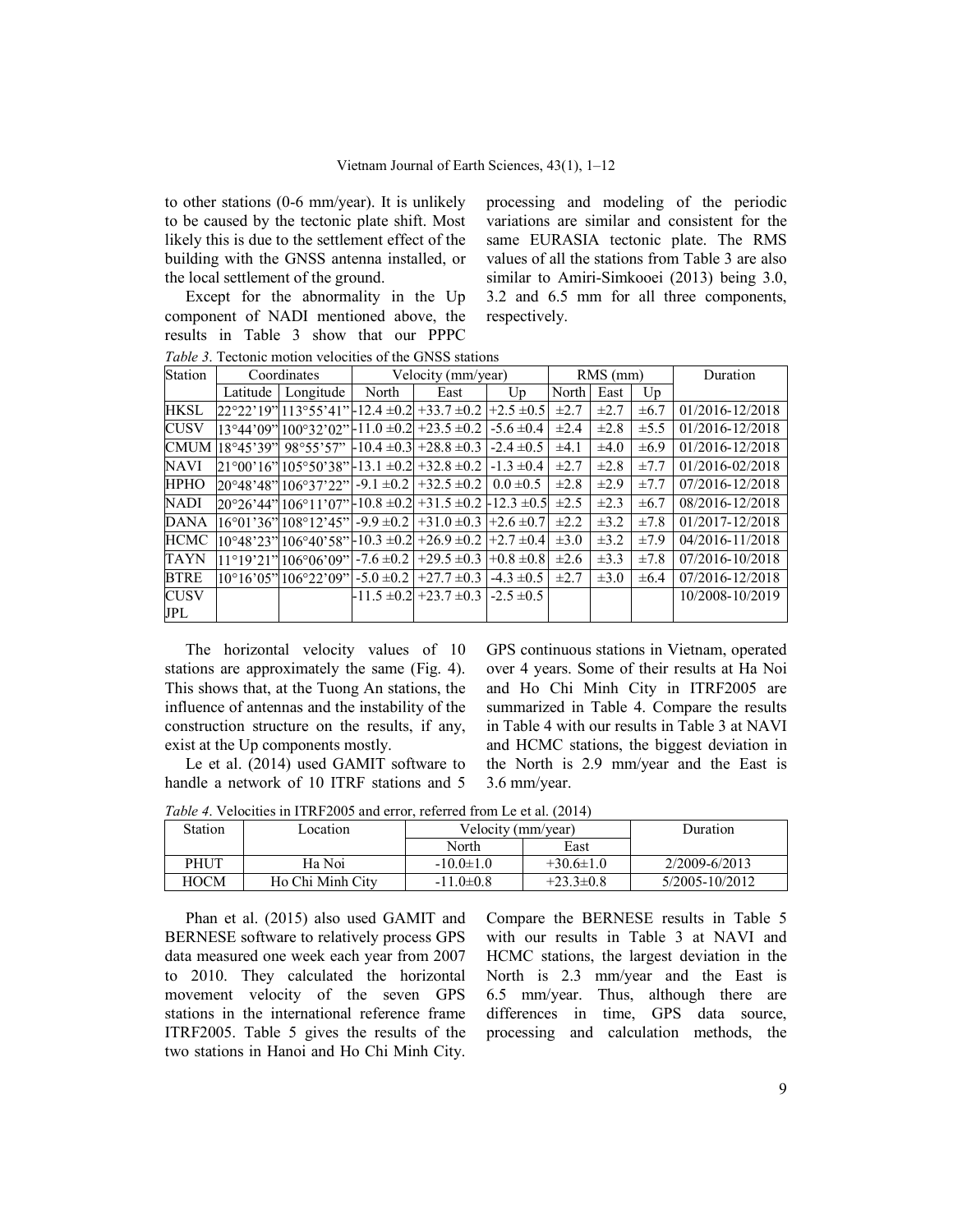results of tectonic movement velocities in 2005-2012 and 2016-2018 are still similar.

Despite the advantages of using PPP techniques in this research, we are well aware that our 3-year GNSS data (2016-2018) is quite short to accurately determine the tectonic velocities in Vietnam. Unfortunately,

some of Tuong Anh's CORSs have moved to new locations since 2019, interrupting the GNSS data continuity. We expect the new CORS data from 2019 onwards will be better for this work.

*Table 5*. Velocities in ITRF2005 and error, referred from Phan et al. (2015)

| Station     | Location         |                 | Velocity (mm/year)    |                         |  |
|-------------|------------------|-----------------|-----------------------|-------------------------|--|
|             |                  | North           | East                  |                         |  |
| LANG        | Ha Noi           | $-12.7 \pm 1.3$ | $+39.3 \pm 1.3$ GAMIT |                         |  |
|             |                  | $-10.8 \pm 0.1$ |                       | $+39.3 \pm 0.1$ BERNESE |  |
| <b>HOCM</b> | Ho Chi Minh City | $-13.8 \pm 1.5$ | $+22.0 \pm 1.4$ GAMIT |                         |  |
|             |                  | $-10.1 \pm 0.1$ |                       | $+22.2 \pm 0.1$ BERNESE |  |

### **5. Conclusions**

We collected data at 10 permanent GNSS stations from 2016-2018 located on the same EURASIA tectonic plate, including 7 stations in Vietnam, 2 in Thailand and 1 in Hong Kong-China. We used our own developed PPP processing software to analyse this data.

The PPP processing results, in the North, East and Up components, revealed periodic variations with period of nearly 1 year. After using a simple sine function to model this fluctuation, we accurately calculated the displacement rate of the GNSS stations.

The tectonic movement velocities of stations in Vietnam in the North, East and Up components are  $(-13.1, +32.8, -1.3)$  mm/year in Hanoi, (-9.9, +31.0, +2.6) mm/year in Da Nang and (-10.3, +26.9, +2.7) mm/year in Ho Chi Minh City. These values are similar to those in Thailand and Hong Kong at stations on the same tectonic plate.

Our tectonic movement velocities in Hanoi and Ho Chi Minh City are similar to the previous studies in the period (2005-2012) despite the differences in GNSS data sources, reference frames, processing methods and calculate.

In general, the GNSS data source in the period 2016-2018 in Vietnam is not really favorable for determining the tectonic velocities. Number of CORS is small and unevenly distributed. Their operation time is intermittent and interrupted. This will certainly affect the determination accuracy. From 2019, the number of CORS has increased significantly and distributed throughout the country. We expect to have a better source of GNSS data for determining the tectonic movement rate in the next phases.

### **Acknowledgements**

We would like to thank the CDDIS, JPL, JAXA and Tuong Anh organizations for providing data to conduct our research in this paper.

## **References**

- Akram Afifi, Ahmed El-Rabbany, 2016. Improved Between-Satellite Single-Difference Precise Point Positioning Model Using Triple GNSS Constellations: GPS, Galileo, and BeiDou, Positioning, 7, 63-74.
- Altamimi Z., P. Rebischung, L. Métivier, X. Collilieux, 2016. ITRF2014: A new release of the International Terrestrial Reference Frame modeling nonlinear station motions, J. Geophys. Res. Solid Earth, 121, 6109-6131. Doi: 10.1002/2016JB013098.
- Amiri-Simkooei A.R., 2013. On the nature of GPS draconitic year periodic pattern in multivariate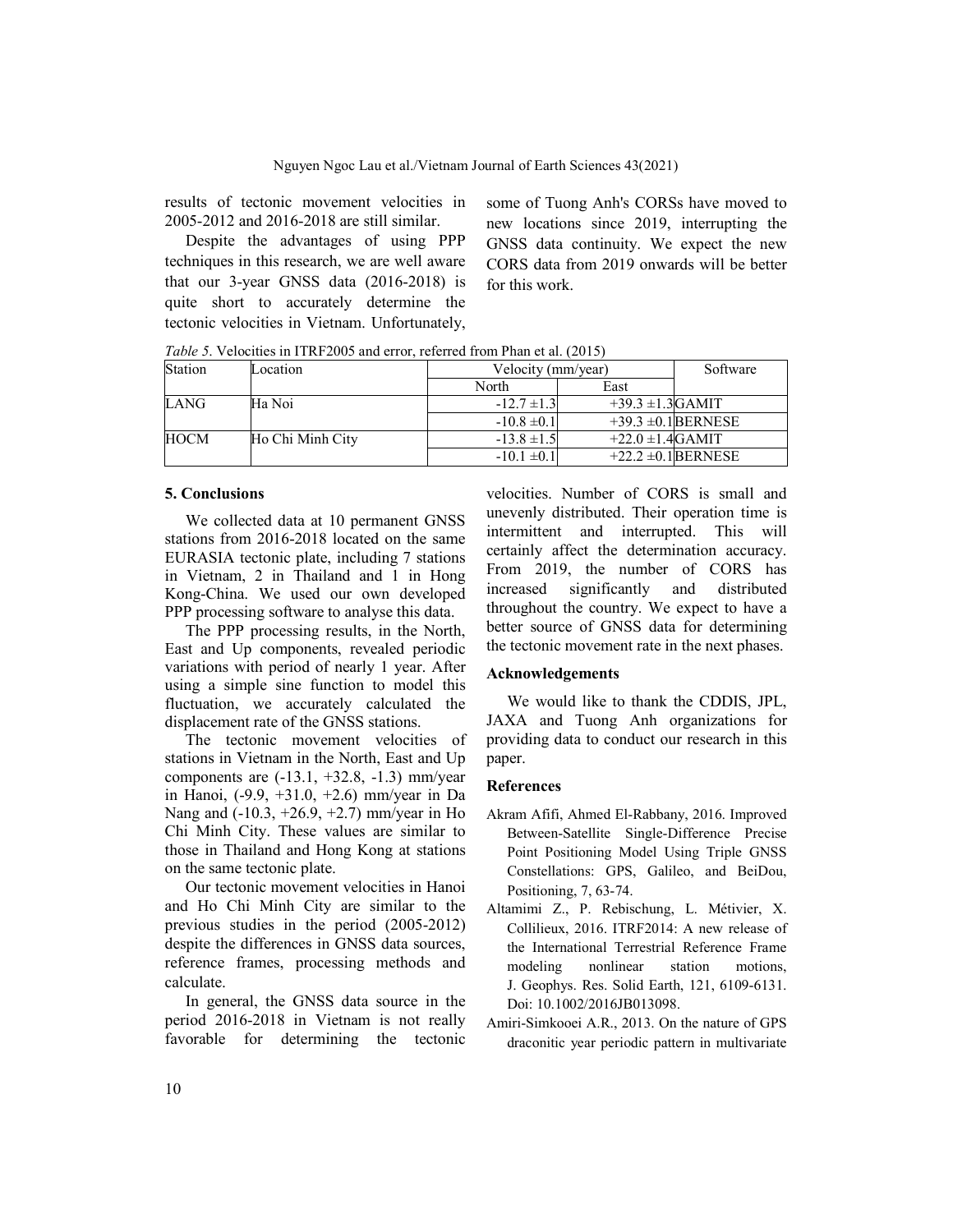position time series, J Geophys Res Solid Earth, 118(5), 2500-2511. Doi:10.1002/jgrb.50199.

- Amiri-Simkooei A.R., C.C.J.M. Tiberius, P.J.G. Teunissen, 2007. Assessment of noise in GPS coordinate time series: Methodology and results, J. Geophys. Res., 112, B07413. Doi: 10.1029/2006JB004913.
- Bertige W., Shailen D. Desai, Bruce Haines, Nate Harvey, Angelyn W. Moore, Susan Owen, Jan P. Weiss, 2010. Single receiver phase ambiguity resolution with GPS data, Journal of Geodesy, 84, 327-337.
- Bird P., 2003. An updated digital model of plate boundaries, Geochemistry Geophysics Geosystems, 4(3), 1027. Doi: 10.1029/2001GC000252.
- Boehm J., A. Niell, P. Tregoning, H. Schuh, 2006. Global Mapping Function (GMF): A new empirical mapping function based on numerical weather model data, Geophysical Research Letters. 33, L07304. Doi: 10.1029/2005GL025546.
- Chris Rizos, 1997. Principles and practice of GPS surveying, Monograph no. 17, University of New South Wales. School of Geomatic Engineering, 555p.
- Geng J., Chuang Shi, Maorong Ge, Alan H. Dodson, Yidong Lou, Qile Zhao, Jingnan Liu, 2012. Improving the estimation of fractionalcycle biases for ambiguity resolution in precise point positioning, Journal of Geodesy, 86, 579-589.
- Hermann Drewes, 2017. Actual Continuous Kinematic Model (ACKIM) of the Earth's Crust based on ITRF2014, Joint Scientific Assembly of the International Association of Geodesy and the International Association of Seismology and Physics of the Earth's Interior (IAG-IASPEI 2017), August 3, 2017, Kobe, Japan.
- Janusz Bogusz1, Anna Klos, 2016. On the significance of periodic signals in noise analysis of GPS station coordinates time

series, GPS Solutions, 20, 655-664. Doi: 10.1007/s10291-015-0478-9.

- Jet Propulsion Laboratory (JPL), 2019. https://sideshow.jpl.nasa.gov/post/series.html.
- Laurichesse D., 2012. Phase Biases Estimation for Undifferenced Ambiguity Resolution, PPP-RTK & Open Standards Symposium, March 12-13, Frankfurt.
- Le Huy Minh, Vu Tuan Hung, Jyr- Ching Hu, Nguyen Le Minh, Bor- Shouh Huang, Horng-Yue Chen, Nguyen Chien Thang, Nguyen Ha Thanh, Le Truong Thanh, Nguyen Thi Mai, Pham Thi Thu Hong, 2020. Contemporary movement of the earth's crust in the northwestern Vietnam by continuous GPS data, Vietnam Journal of Earth Sciences, 42(4), 334- 350.
- Le Huy Minh, Frédéric Masson, Alain Bourdillon, Rolland Fleury, Jar-Ching Hu, Vu Tuan Hung, Le Truong Thanh, Nguyen Chien Thang, Nguyen Ha Thanh, 2014. Recent crustal motion in Vietnam and in the southeast Asia region by continuous GPS data, Vietnam Journal of Earth Sciences, 36(1), 1-13 (in Vietnamese).
- Lyard F., F. Lefevre, T. Letellier, O. Francis, 2006. Modelling the global ocean tides: Modern insights from FES2004, Ocean Dyn., 56, 394-415.
- Matt King, Stuart Edwards, Peter Clarke, 2002. Precise Point Positioning: Breaking the Monopoly of Relative GPS Processing, Engineering Surveying Showcase, 33-34.
- Nguyen Ngoc Lau, Phan Trong Trinh, Tran Van Phong, Binh Thai Pham, 2019. Ground displacement of the 6 July 2019 Ridgecrest earthquake from the GNSS permanent stations, Vietnam Journal of Earth Sciences, 41(4), 305- 320.
- Nguyen Ngoc Lau, 2017. Accuracy of PPP with ambiguity resolution in the ITRF2014, The 15th Conference of Science and Technology organized by the Ho Chi Minh city University of Technology, 47-54.